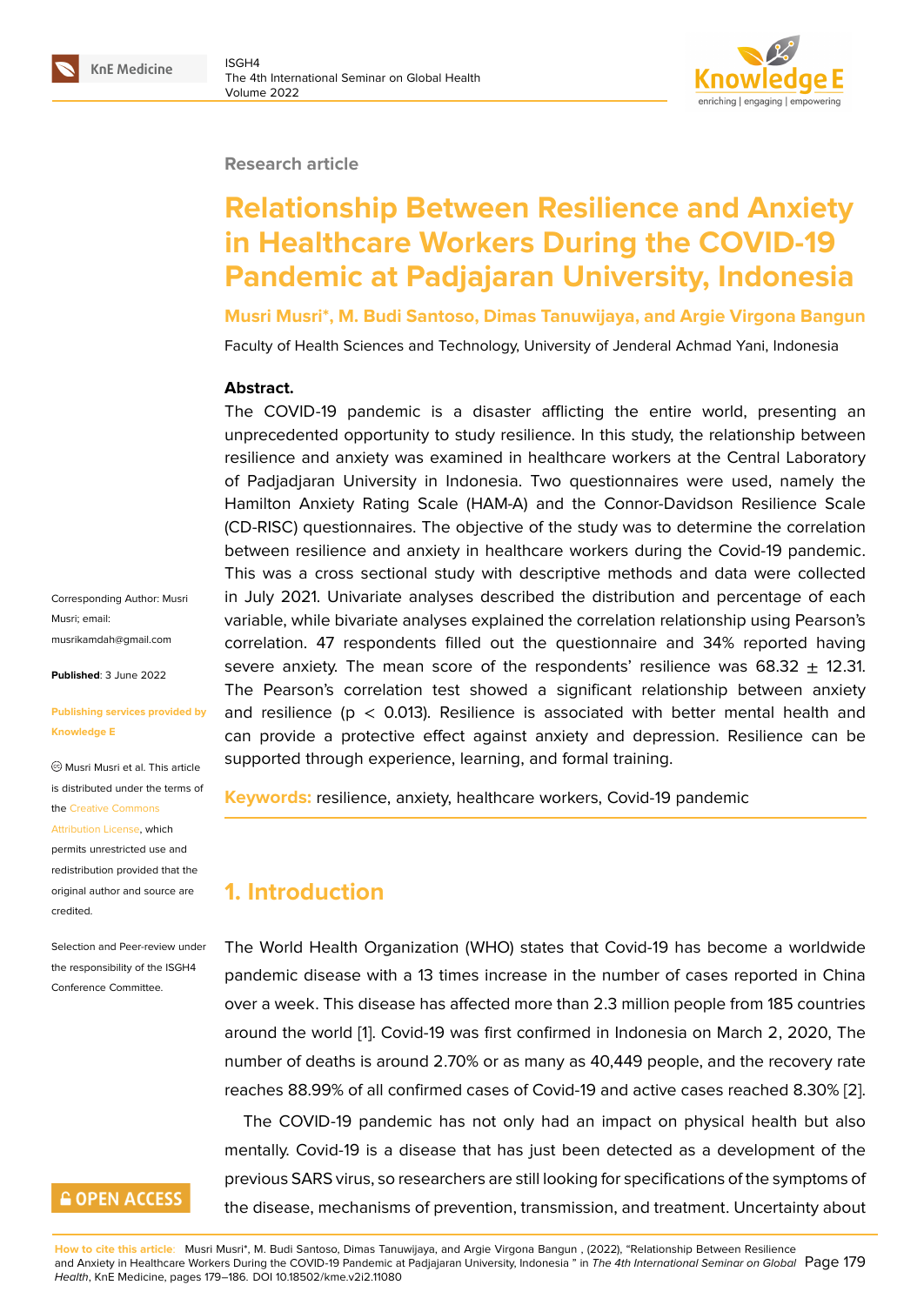what is being faced during the Covid-19 pandemic is a concern for the community and healthcare workers as well [3].

Healthcare workers who directly handle Covid-19 patients have a high risk of being exposed to Covid-19. In addition, they also have a heavy workload so that it can affect their psychological conditio[n.](#page-6-2) A study conducted in China showed that symptoms of depression, somatization, and higher levels of anxiety occurred in health workers who worked in referral hospitals for COVID-19 patients. The Self-Rating Anxiety Scale (SAS)  $(45.89<sub>\pm</sub>1.117)$  scores in the experimental group were higher than the normal control group [4]. The factors that influence the psychological disorders of health workers include facing tremendous pressure, especially those related to confirmed cases, high risk of infection, inadequate personal protective equipment, lack of experience in handling di[se](#page-6-3)ase, longer working hours, stigma emerging in the community, and the lack of social support from the environment [2].

Healthcare workers are a group that is very vulnerable to Covid-19 infection. They were in carrying out their duties must wear full personal protective equipment to avoid exposure to infection, this makes the se[rv](#page-6-1)ice much more difficult and tiring than under normal conditions. In addition, the fear of contracting the disease triggers adverse psychological problems that have a negative effect on the quality of care. Mental health problems have also been reported to cause prolonged fatigue in health workers. [5].

Anxiety is a state of worry that is not clearly felt by someone with a state of uncertainty and helplessness. Feelings of panic and fear are an aspect of emotion. while the mental and cognitive aspects can cause disturbances to worry, irregular ways of thin[kin](#page-6-4)g, and confusion [5]. The research conducted declared that as many as 13 respondents experienced anxiety due to inadequate support situations in the field to take an action to patients [6]. Meanwhile, research conducted [7] on healthcare workers expressed that 50.4% of respo[nd](#page-6-4)ents had symptoms towards depression and 44.6% showed anxiety due to feeling depressed [8].

Individu[al m](#page-6-5)ay use coping strategies to find p[ro](#page-6-6)blem solving and maintain their mental health, then If someone can manage stress well, they may deal with challenges of their lives and find an amazing [w](#page-6-7)ay to solve the problem [8]. In dealing with the Covid-19 outbreak or pandemic, it was important to be able to adapt and overcome a difficult condition, or resilience. Resilience is revealed an individual adaptation in dealing with stressful factors such medical and health problems, [wh](#page-6-7)ich can mediate the negative effects of stress [9]. Explained that the level of resilience can be a factor that affects the incidence of anxiety and depression. His research found the correlation between resilience and mental health was lower in the population of school and university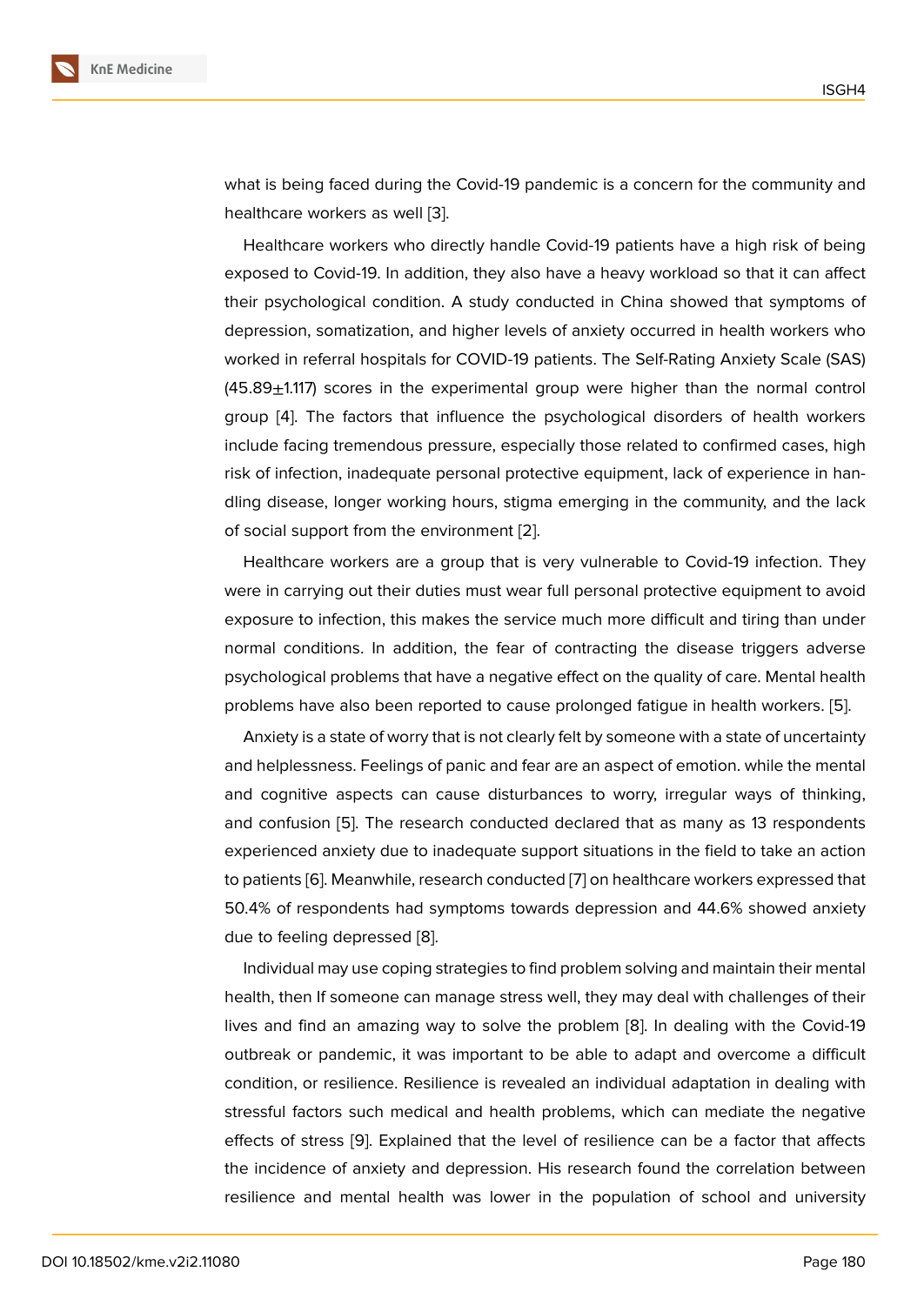students (r=0.36), while the analysis based on geographical division exposed that the highest correlation between resilience and mental health (r=0.83) [9].

Coping is explained as a set of skills in focusing on the process of adaptation, and resilience is the successful outcome of employing these skills [8]. Sometimes coping skills are negative neither do they inevitably result in a good outc[om](#page-7-0)e; they fail as well, due to the fast and effective recovery of resilience, [10]

This current research purposed at answering the following q[ue](#page-6-7)stions: how to know an overview of the level of resilience, the level of anxiety and the correlation between resilience and anxiety in healthcare workers in the [mid](#page-7-1)st of a pandemic the Covid-19 at the central laboratory of Padjadjaran University?

## **2. Methods**

The design of this research was descriptive correlation with cross sectional approach. This research was conducted at the Central Laboratory of Padjadjaran University. The population taken in this study were all healthcare workers working at the Central Laboratory of Padjadjaran University, number of population is 47 healthcare care workers. The total sample was 47 people consisting of doctors, nurses, nutritionists, and health laboratories analysts, Total sampling was used because the sampling is less than 100. This research instrument used Endurance Scale Connor – Davidson - 25 (CD RISC-25) and Hamilton Anxiety Rating Scale (HAM-A).

The data collection procedure starts from received ethical approval from the ethics committee of Stikes General Achmad Yani with number 06/KEPK/VIII/2021. Researchers apply for permission to the relevant institutions to conduct research, and determine research samples. Then, respondents signed the informed consent and were given an explanation of how to fill out the questionnaire. The next step, researchers and one research assistance distributed and collected questionnaires and made sure the questionnaire has been filled out correctly. Data has been collected was analysed using univariate and bivariate analysis. Bivariate analysis uses the frequency distribution of the respondent's characteristics in each variable, while bivariate analysis uses the Pearson Product Moment test.

This research process was carried out at the Central Laboratory of Padjadjaran University in July 2021.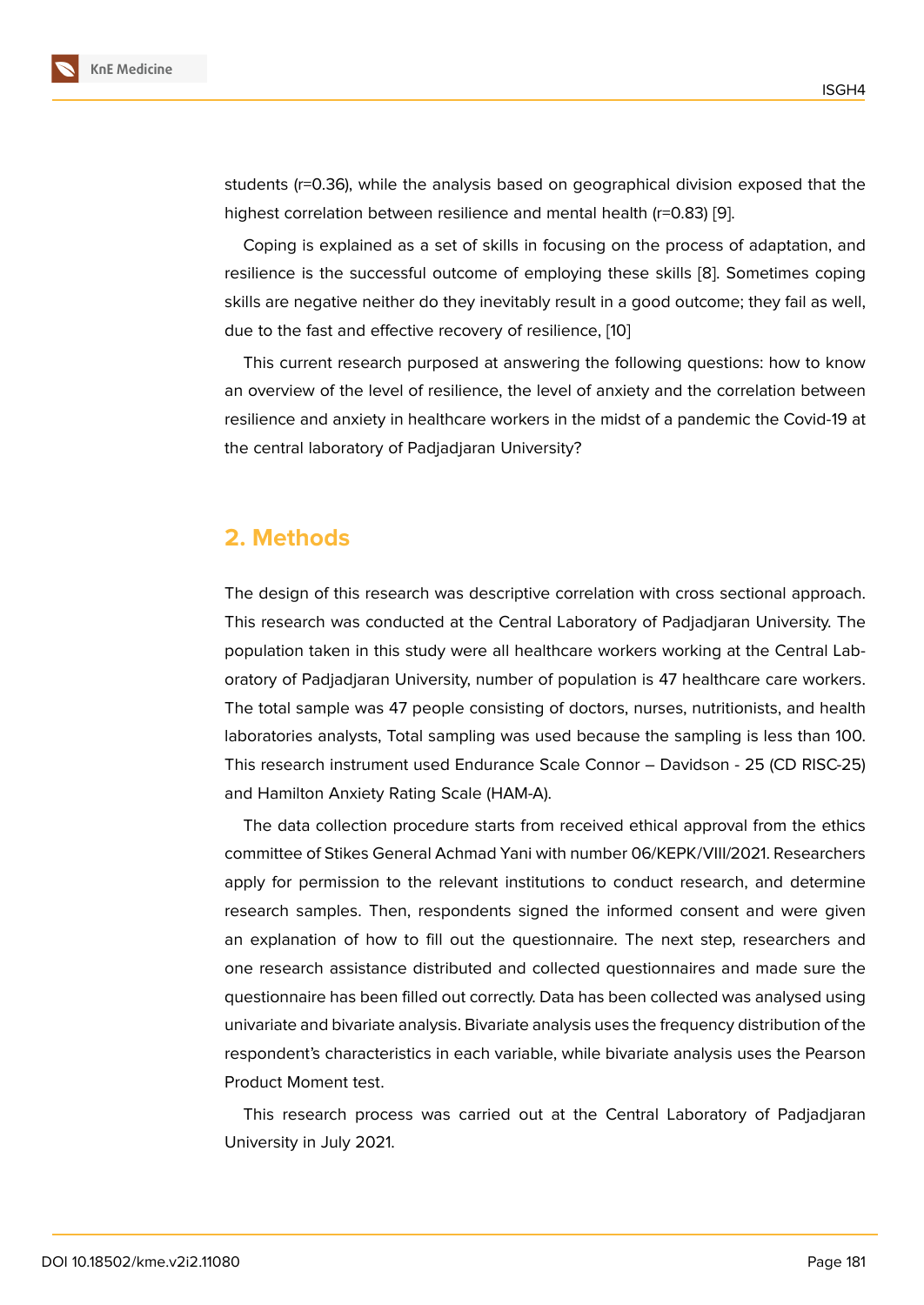

## **3. Results**

The results in this study are indicated by the frequency distribution. Distribution of the relationship between the level of resilience and the level of anxiety among healthcare workers at the Central Laboratory of the University of Padjadjaran during the Covid 19 pandemic.

|  | TABLE 1: Demographic characteristics (n=47). |  |
|--|----------------------------------------------|--|
|  |                                              |  |

| Frequency (f)                                              | Percentage (%)               |
|------------------------------------------------------------|------------------------------|
| Age Range (year) 17-25 26-38 8 147                         | 80,9 17,0 2,1 100            |
| 23 24 47                                                   | 48.9 51,1 100                |
| <b>Profession</b> Medical labora- 11 30 2 3 1 47           | 23,4 63,8 4,3 6,4 2,1<br>100 |
| <b>Years of service (year)</b> < $11-3$ 18 19 10 <b>47</b> | 38,3 40,4 21,3 100           |
|                                                            |                              |

Table 1 represents the total respondents in this study was 47, consisting of 23 men (48.9%) and 24 women (51.1%), the age range of the respondents was the most of 17-25 years (80, 9 %). More than half of the respondents worked as nurses (63.8%), and 19 respondents (40.4%) had a working period of 1-3 years.

Table 2: Distribution of resilience and anxiety scores in Healthcare Workers at the Central Laboratory of Padjadjaran University.

| Variables  | N  | Mean $+$ SD      | <b>Min-Max</b> |
|------------|----|------------------|----------------|
| Resilience | 47 | $68,32 + 12,31$  | 43-99          |
| Anxiety    | 47 | $19.13 \pm 8.87$ | 4-37           |

Table 2 shows that healthcare workers at the Central Laboratory of Padjadjaran University had a resilience score of  $68.32 \pm 12.31$  with the lowest score of 43 and the highest 99, while anxiety had a score of 19.13  $\pm$  8.87 with the lowest score of 4 and highest 37.

Table 3: Frequency of resilience levels and Anxiety Levels in Healthcare Workers at the Central Laboratory of Padjadjaran University.

| <b>Variable</b>                                        | <b>Frequency (f)</b> |     | Percentage (%)     |  |
|--------------------------------------------------------|----------------------|-----|--------------------|--|
| <b>Resilience Low Mid- 9 30 8 47</b><br>dle High Total |                      |     | 19,1 63,8 17,0 100 |  |
| <b>Anxiety</b> Low Middle 19 12 16 47<br>Heavy Total   |                      | 100 | 40,4 25,5 34,0     |  |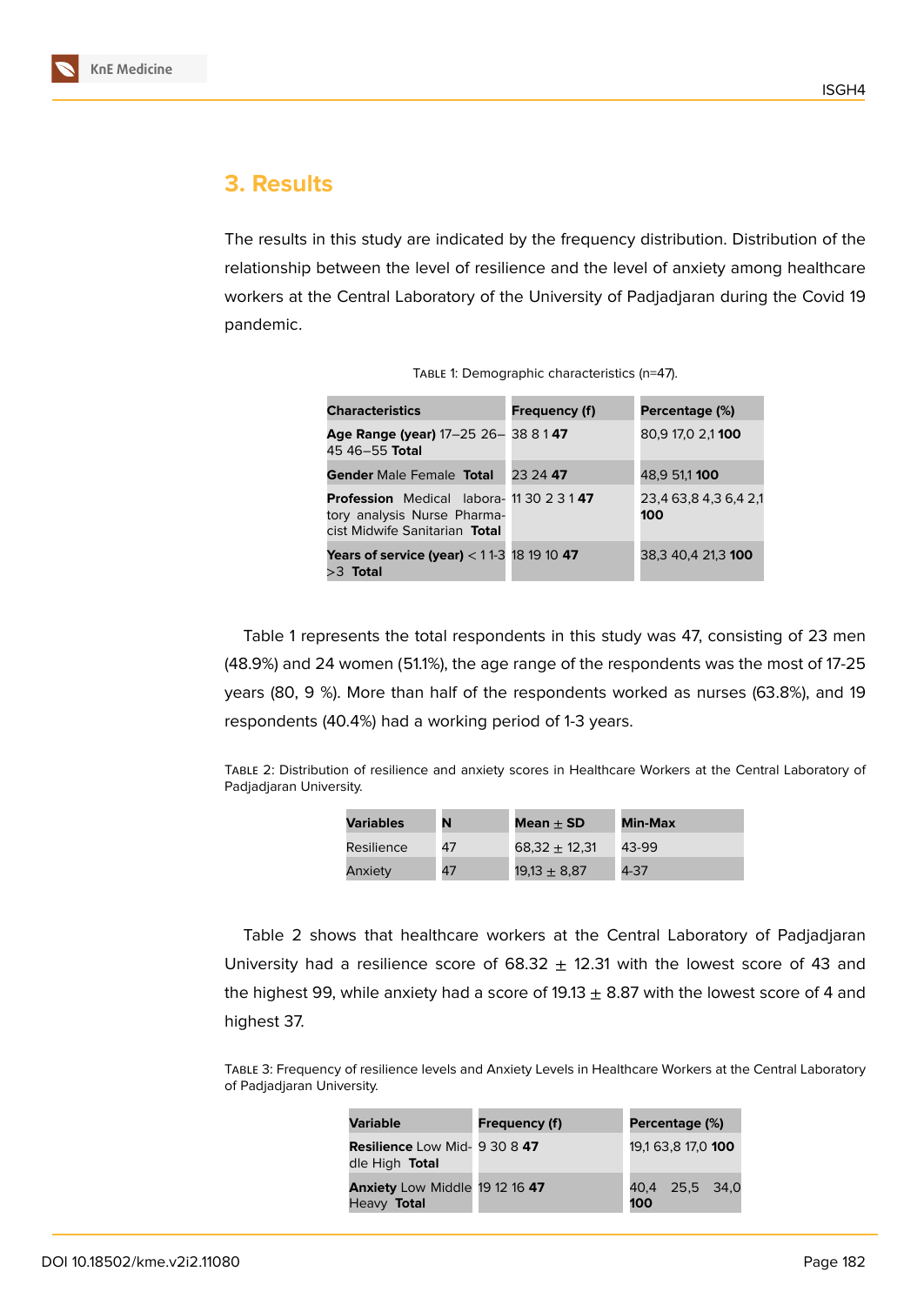Table 3 exemplifies more than half of healthcare workers at the Central Laboratory of Padjadjaran University had a moderate level of resilience around 30 (63.8%) of 47 respondents, while 16 respondents (34.0%) experience severe anxiety.

Table 4: Distribution of resilience and anxiety levels in Healthcare Workers at the Central Laboratory of Padjadjaran University.

| Variable          | N | Mean $+$ SD          | <b>P-value</b> |
|-------------------|---|----------------------|----------------|
| <b>Resilience</b> |   | 47 68,32 $\pm$ 12,31 | 0.013          |
| <b>Anxiety</b>    |   | 47 19,13 $\pm$ 8,87  |                |

Table 4 signifies the score between resilience and anxiety of healthcare workers at the Central Laboratory of Padjadjaran University. There showed an average resilience score was 68.32  $\pm$  12.31. while anxiety score was 19.13  $\pm$  8.87. Correlation test using Pearson product moment pointed p value 0.013 (p value  $<$  0.05).

#### **4. Discussion**

This research shows a strong relationship between resilience and anxiety during the COVID 19 pandemic in healthcare workers at the Central Laboratory of Padjadjaran University who obtained a p-value of 0.013. A meta-analysis conducted exhibited that high resilience is associated with better mental health. Resilience represents a protective effect against anxiety and depression on a person. This indicate that resilience is related to the level of anxiety in healthcare workers, which means that the higher a person's resilience, the better his mental health [11].

In their research states that resilience is a process of good adaptation in situations of trauma, tragedy, or other stressful events. Resilience is not a personality trait but something that involves behavior, tho[ugh](#page-7-2)ts, or actions that can be learned by each individual. Resilience is a person's ability to face an event that has the potential to disrupt physically and mentally. Resilience is one of the right ways to deal with an adverse event and is an ability to maintain a stable mental balance [12].

The effects of the Covid-19 pandemic had a different effect on each individual. Each individual may experience different levels of anxiety and resilience during a pandemic. stated that the effects of the Covid-19 pandemic had a different effect [on](#page-7-3) each individual. Healthcare workers during the Covid 19 pandemic have different levels of anxiety and resilience in each person [13].

In her research on the relationship of resilience to anxiety in health workers at Dr. Hospital. Soetomo Surabaya indicated that the level of resilience affects the incidence of temporary anxiety exp[erie](#page-7-4)nced by health workers during the Covid-19 pandemic.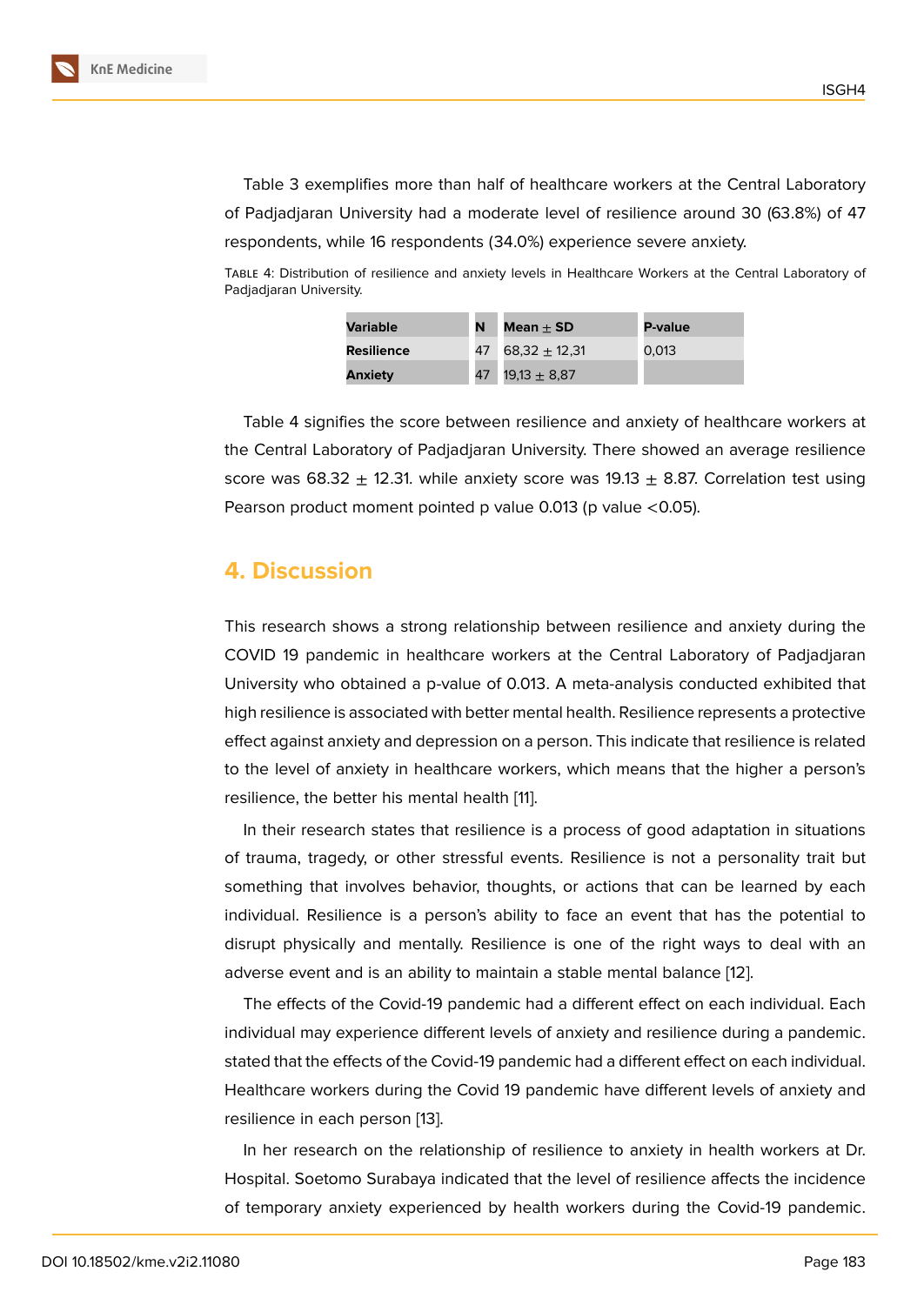Several studies say that resilience is an aspect that can be developed and owned by individuals. How to overcome by providing support resilience are through experience, learning, and formal training. In addition, several mature mental defense mechanisms can increase resilience during a Covid 19 pandemic such as humor, altruism, conscientiousness, and self-observation. Resilience development needs to be prioritized to prepare healthcare workers to face crises and reduce mental health problems in the future [11].

Health facilities during the COVID-19 pandemic are challenging workplaces, so resilience is an important aspect needed by healthcare workers. Resilience is an individ[ua](#page-7-2)l's ability to adapt to conditions that cause stress. Individuals who have good resilience will show the nature of optimism and confidence to be able to control conditions even in unfavorable circumstances. Resilience is indicated by the presence of several characteristics in individuals, such as optimism, adaptability, self-confidence, a positive self-image, empathy, and tolerance that lead to the ability to adapt positively [14].

#### **[5.](#page-7-5) Limitation of the Study**

This study aims to determine the relationship between resilience and anxiety levels in health workers in the midst of the Covid-19 pandemic. The target population in this case is healthcare workers who work in the Central Laboratory of Padjadjaran University Indonesia, consisting of doctors, nurses, medical technology laboratory and others. In this study used total sampling 47 people (the total sample was less than 100). Therefore, the results of the study cannot be generalized in the context of a larger population, but rather are suggested.

## **6. Conclusions**

Resilience is associated with better mental health. Resilience represents a protective effect against anxiety and depression on a person. Many ways can support resilience are through experience, learning, and formal training. The results of this study can be used as input in controlling the level of anxiety in health workers during the Covid-19 pandemic. Even though in midst of pandemic may threaten their mental health, resilience may help healthcare worker to use their ability in difficult situations in better way. This research can be used as a practice reference by healthcare workers and basic data for further research references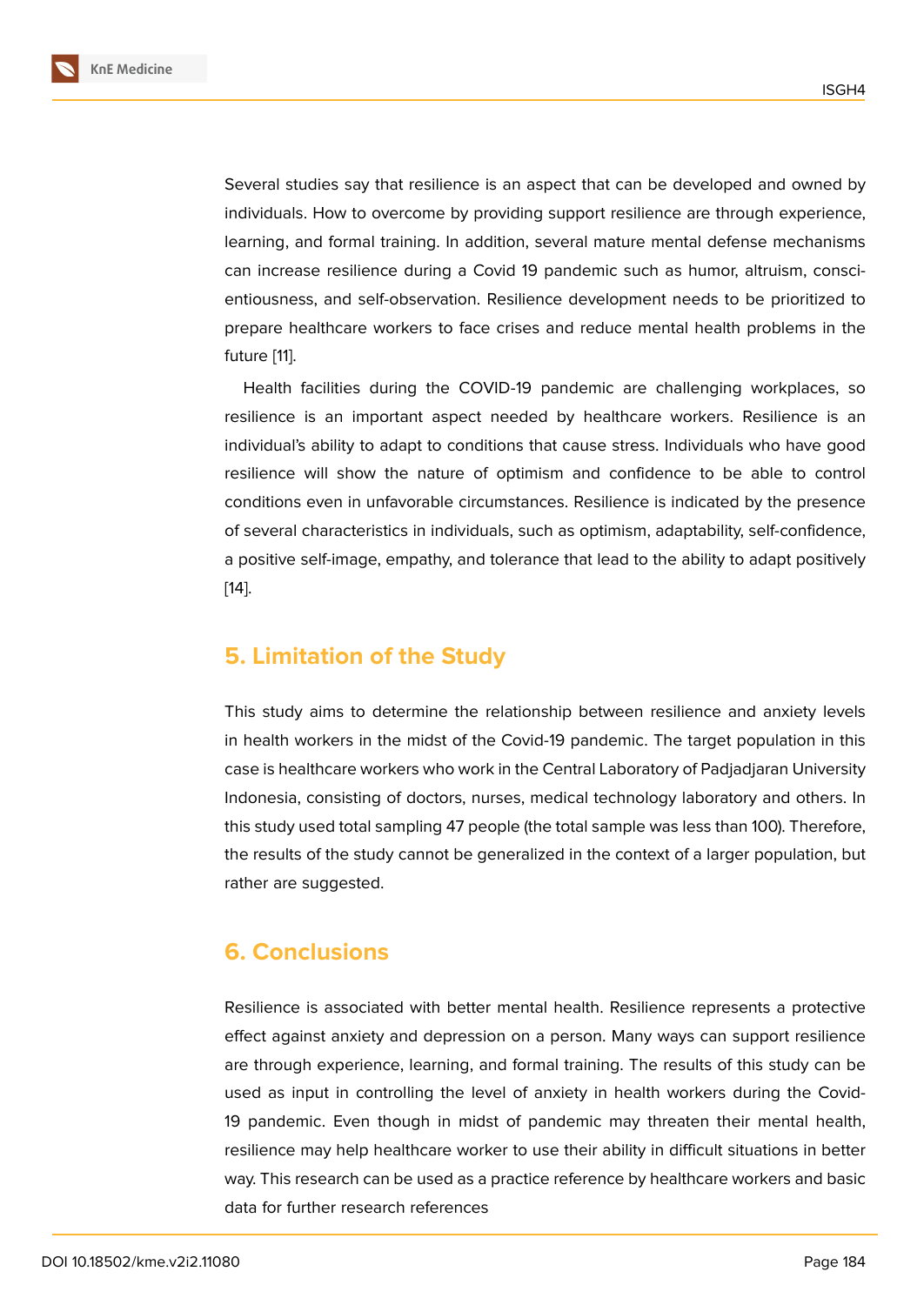

# **Acknowledgment**

Thank a head of nursing study program, research and community services institution and all leader in Faculty of Health Sciences and Technology for providing the financing support.

## **References**

- <span id="page-6-0"></span>[1] Knowles KA, Olatunji BO. Anxiety and safety behavior usage during the COVID-19 pandemic: The prospective role of contamination fear. Journal of Anxiety Disorders. 2021;77:102323-102328. https://doi.org/10.1016/j.janxdis.2020.102323
- <span id="page-6-1"></span>[2] Handayani RT, Suminanto S, Darmayanti AT, Widiyanto A, Atmojo JT. Kondisi dan strategi penanganan kecemasan pada tenaga kesehatan saat pandemi Covid-19. Jurnal Ilmu Keperawatan Jiwa. 2020;3(3):365–374. https://doi.org/10.1016/j.ijans.2020.100233
- <span id="page-6-2"></span>[3] Shigemura J, Ursano RJ, Morganstein JC, Kurosawa M, Benedek DM. Public responses to the novel 2019 coronavirus (2019-nCoV) in Japan: Mental health consequences and target populations. Psychiatry and Clinical Neurosciences. 2020;74(4):281–282. https://doi.org/10.1111/pcn.12988
- <span id="page-6-3"></span>[4] Wu K, Wei X. Analysis of psychological and sleep status and exercise rehabilitation of front-line clinical staff in the fight against COVID-19 in China. Medical Science Monitor Basic Research. 2020;26:e924085-e924092. https://doi.org/10.12659/MSMBR.924085
- <span id="page-6-4"></span>[5] Hanggoro AY, Suwarni L, Selviana S, Mawardi M. Dampak psikologis pandemi COVID-19 pada petugas layanan kesehatan: Studi. Jurnal Kesehatan Masyarakat Indonesia. 2020;15(2):13–18.
- <span id="page-6-5"></span>[6] Cheng C, Cheung MWL. Psychological responses to outbreak of severe acute respiratory syndrome: A prospective, multiple time-point study. Journal of Personality. 2005;73(1):261–285. https://doi.org/10.1111/j.1467-6494.2004.00310.x
- <span id="page-6-6"></span>[7] Ran L, Wang W, Ai M, Kong Y, Chen J, Kuang L. Psychological resilience, depression, anxiety, and somatization symptoms in response to COVID-19: A study of the general population in China at the peak of its epidemic. Social Science and Medicine. 2020;262( July):113261-1133267. https://doi.org/10.1016/j.socscimed.2020.113261
- <span id="page-6-7"></span>[8] Fadli F, Safruddin S, Ahmad AS, Sumbara S, Baharuddin R. Faktor yang mempengaruhi kecemasan pada tenaga kesehatan dalam upaya pencegahan Covid-19. Jurnal Pendidikan Keperawatan Indonesia. 2020;6(1):57–65.